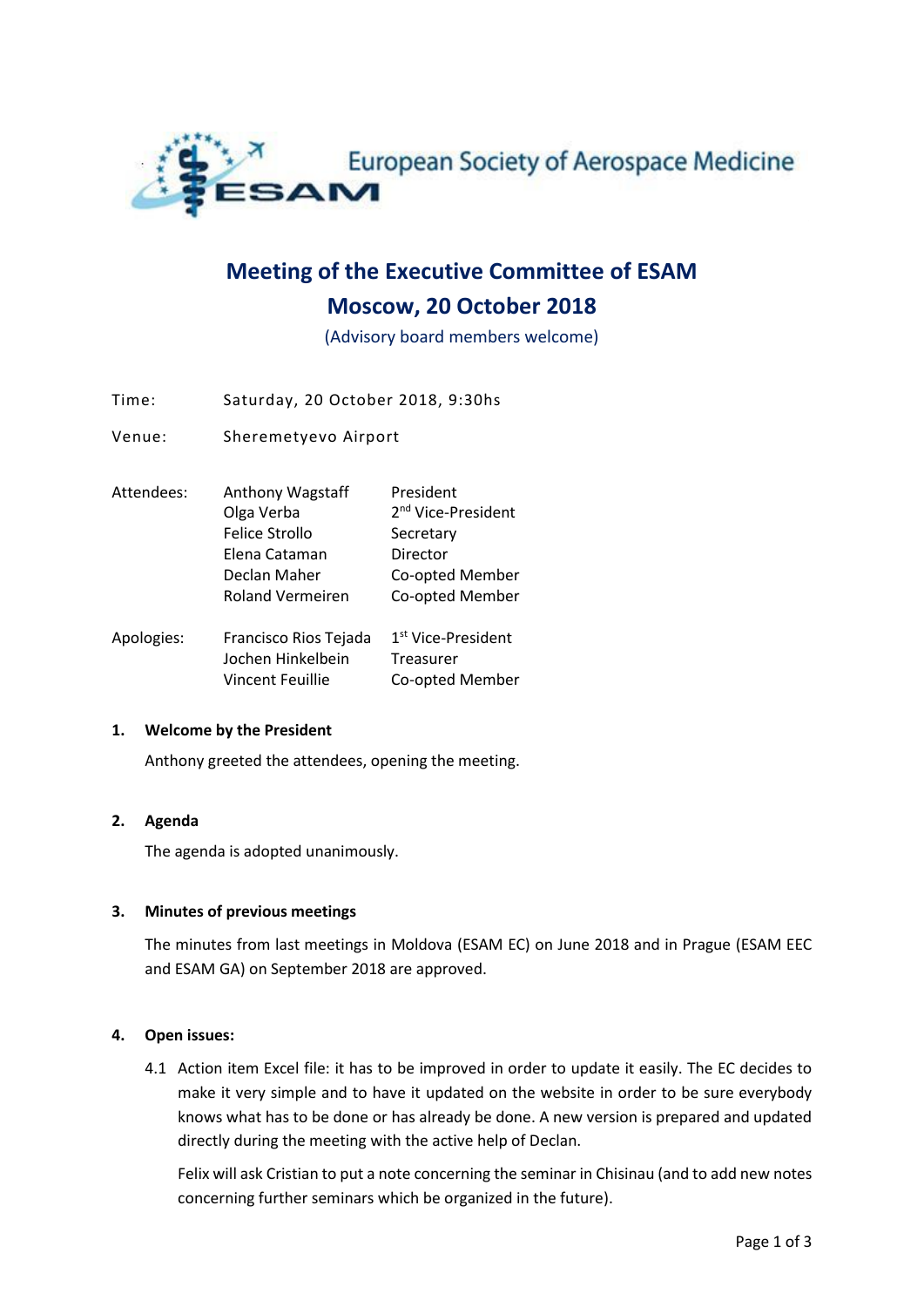4.2 Bi-annual newsletter -

Discussion is postponed to next EC meeting.

- 4.3 Archives of ESAM European solution? Felix will look for one possibility in Italy, potentially institutional, yet not military (maybe Academic).
- 4.4 Reports on activities in collaboration with other organisations
	- a) ESAM scientific lunch meeting at AsMA -

The decision is taken to organise the ESAM scientific lunch meeting and some individual contributions. The ESAM Panel has to be discussed among the EC and AB members in the next few days if needed, not to miss the 1 November deadline.

b) EASA bodies are confirmed as follows:

| EASA primary liaison                                | <b>Roland Vermeiren</b> |
|-----------------------------------------------------|-------------------------|
| EASA SAB                                            | <b>Roland Vermeiren</b> |
| EASA GA.COM                                         | Marc André Polet        |
| <b>EASA FS.TEC</b>                                  | Vincent Feuillie        |
| <b>CEN TC 436 Standardization Air Quality Cabin</b> | Vincent Feuillie        |
| EASA ATM/NS.TEC                                     | <b>Roland Vermeiren</b> |
| <b>MEG</b> meeting                                  | Declan Maher            |

c) IAC: Report from Elena.

#### **5. ECAM 6 Prague (Declan)**

Discussion/Lessons learned: The slides (as pdf files) from the Prague Meeting will be made available on the website to registered participants asking for help from both our AA and Jeff Sventek who knows well how the system works, provided the single author is not against web dissemination. The link might be made available for a certain period (not to overcrowd the virtual ESAM website) also to encourage as many people as possible to register to the ESAM meetings in the future.

Regarding an open payment, the German Academy has to decide what position to take after the latest problems with ESAM. Galantys has not been paid yet and further congresses have to be organised with sound budget estimates. Otherwise ESAM risks to spend its money for covering the payment rather than for other important activities and for larger student support.

#### **6. Paris Congress 2020 - update -**

ESAM seem to be in a very good shape for that at the moment.